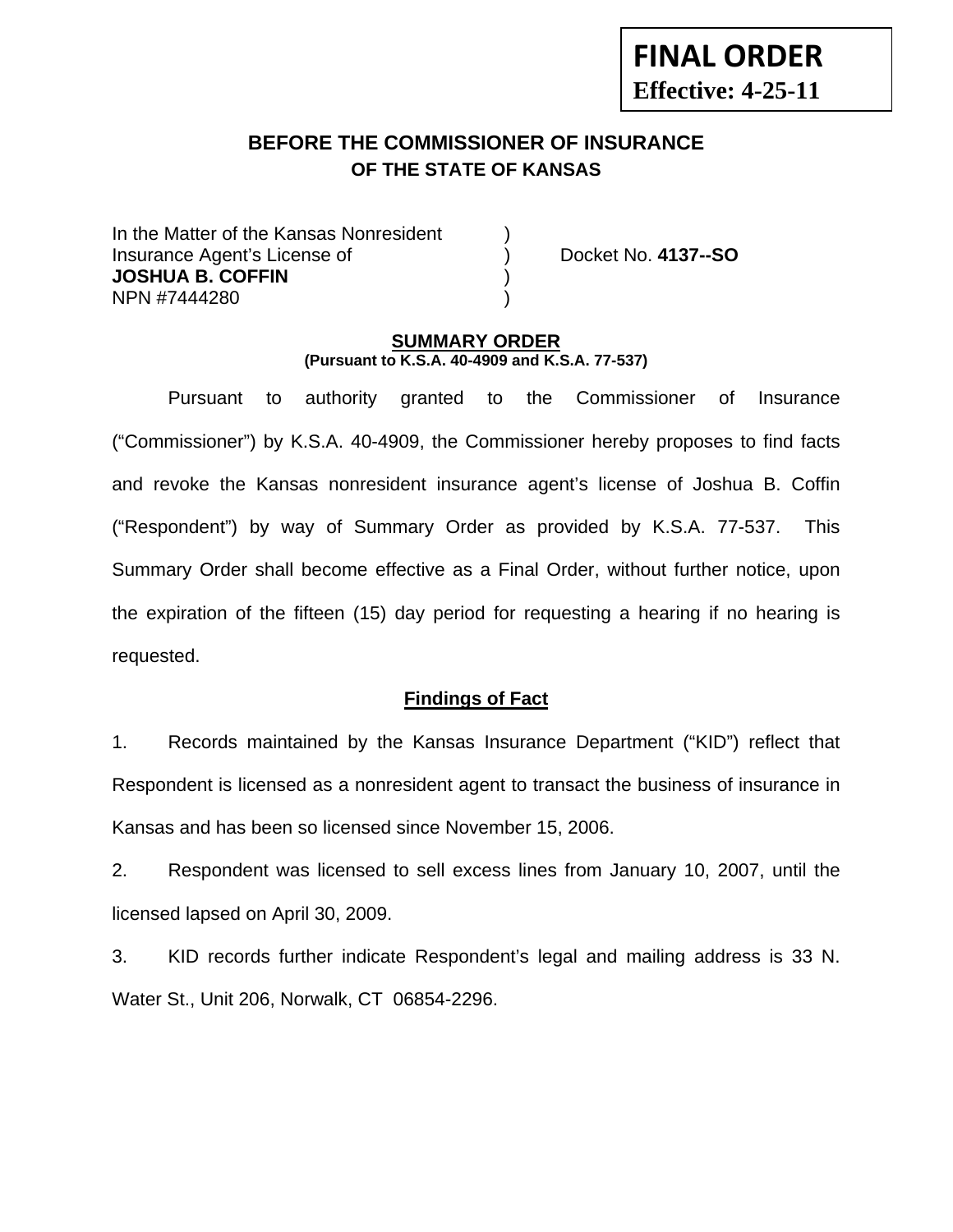4. Following investigation, the Commissioner has no reason to believe that protection of the public interest requires the Commissioner to give notice and opportunity to participate to anyone other than the respondent.

5. Following investigation, the Commissioner finds evidence sufficient to support the following findings of fact:

6. On June 22, 2010, KID staff served Respondent with a Summary Order assessing a monetary penalty of one hundred dollars (\$100) for Respondent's failure to file an annual statement pertaining to sales of excess lines insurance as required by K.S.A. 40-246c.

7. The Summary Order gave notice of Respondent's right to request a hearing, the time allowed for doing so, and the person to be served with the request.

8. The Summary Order also gave notice that if Respondent did not request a hearing within the time allowed, the order would become a final order.

9. Respondent did not request a hearing, and the Summary Order was filed as a final order on July 12, 2010.

10. When Respondent had not paid the penalty, KID staff wrote to Respondent on October 6, 2010, at his mailing address of record, reminding him of the obligation and giving notice that action could be taken against his agent's license if the penalty remained unpaid.

11. The letter was not returned, and to date, Respondent has not paid the penalty.

12. To date, Respondent has not filed an excess lines statement for 2009.

13. In addition, a national database of insurance regulatory actions reflects that Kentucky assessed a fine against Respondent for failure to pay an assessment, Indiana

2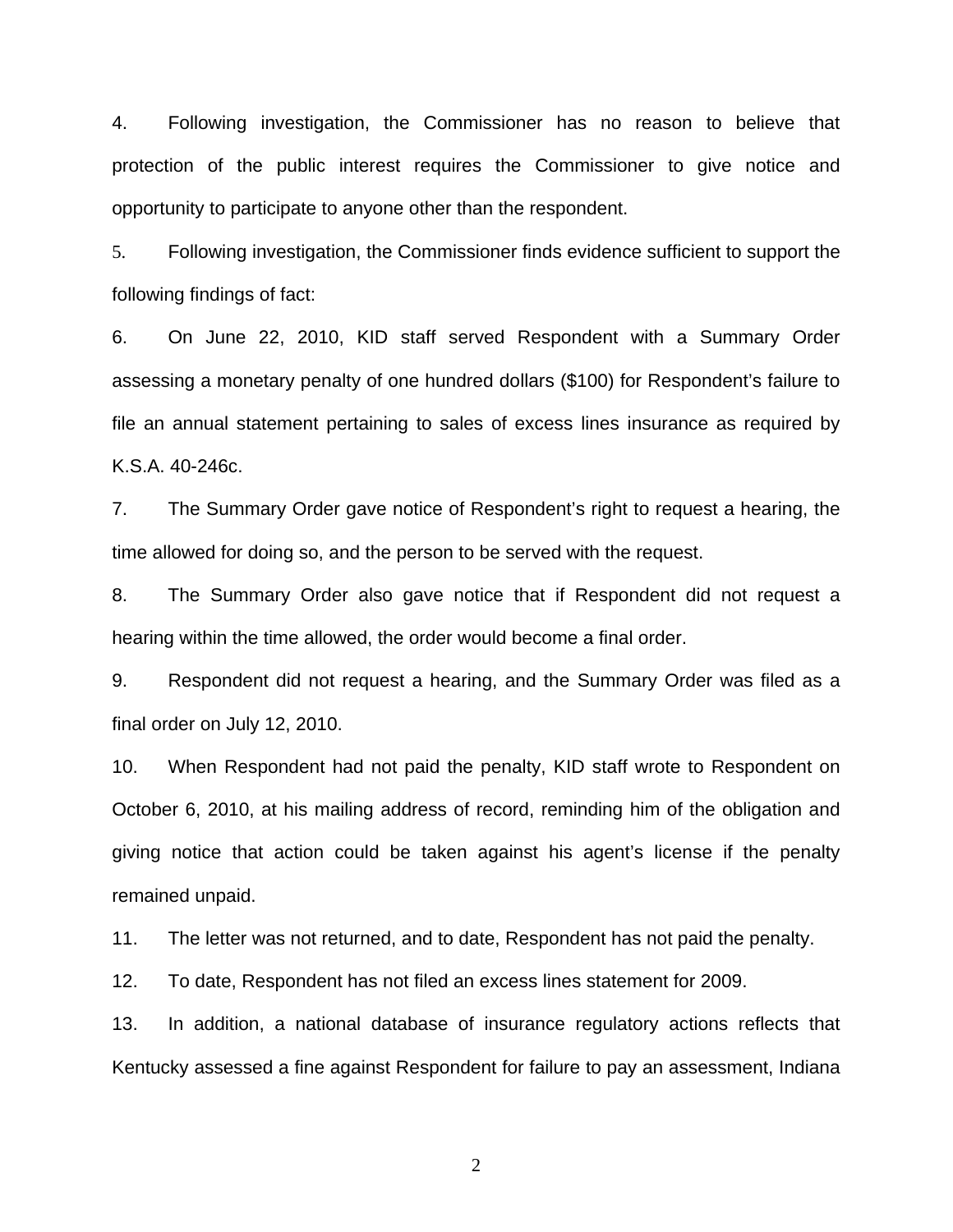refused to renew Respondent's license for a surplus lines violation, Virginia revoked Respondent's license for failure to report actions by other states, and Delaware assessed a fine against Respondent based on the action(s) of other state(s).

14. Respondent did not report these actions within 30 days as required by K.A.R. §40-7-9(a) and has not reported them to date.

### **Applicable Law**

- 15. "Each licensed [excess lines] agent shall file with the commissioner on or before March 1 of each year a statement on a form prescribed by the commissioner, accounting for the gross premiums upon all policies written on risks situated in this state up to January 1 in each year for the year next preceding and the licensee shall transmit to the commissioner, with such affidavit or statement, a sum equal to 6% of the gross premiums upon all policies procured by such agent on risks situated in this state written under the provisions of this act." K.S.A. 40-246c.
- 16. K.A.R. §40-7-9(a) required that a Kansas licensed agent report each disciplinary

action by an insurance regulatory agency of another state within 30 days of the action.

17. K.S.A. 2010 Supp. 40-4909(a) provides, in relevant part: "The commissioner may deny, suspend, revoke or refuse renewal of any license issued under this act if the commissioner finds that the applicant or license holder has: . . . Violated: (A) Any provision of chapter 40 of the Kansas Statutes Annotated, and amendments thereto, or any rule and regulation promulgated thereunder; [or] (B) any subpoena or order of the commissioner; [or] any insurance law or regulation of another state; . . . " K.S.A. 40- 4909(a)(2).

18. In addition, the Commissioner may revoke any license issued under the Insurance Agents Licensing Act if the Commissioner finds that the interests of the insurer or the insurable interests of the public are not properly served under such license. K.S.A. 40-4909(b).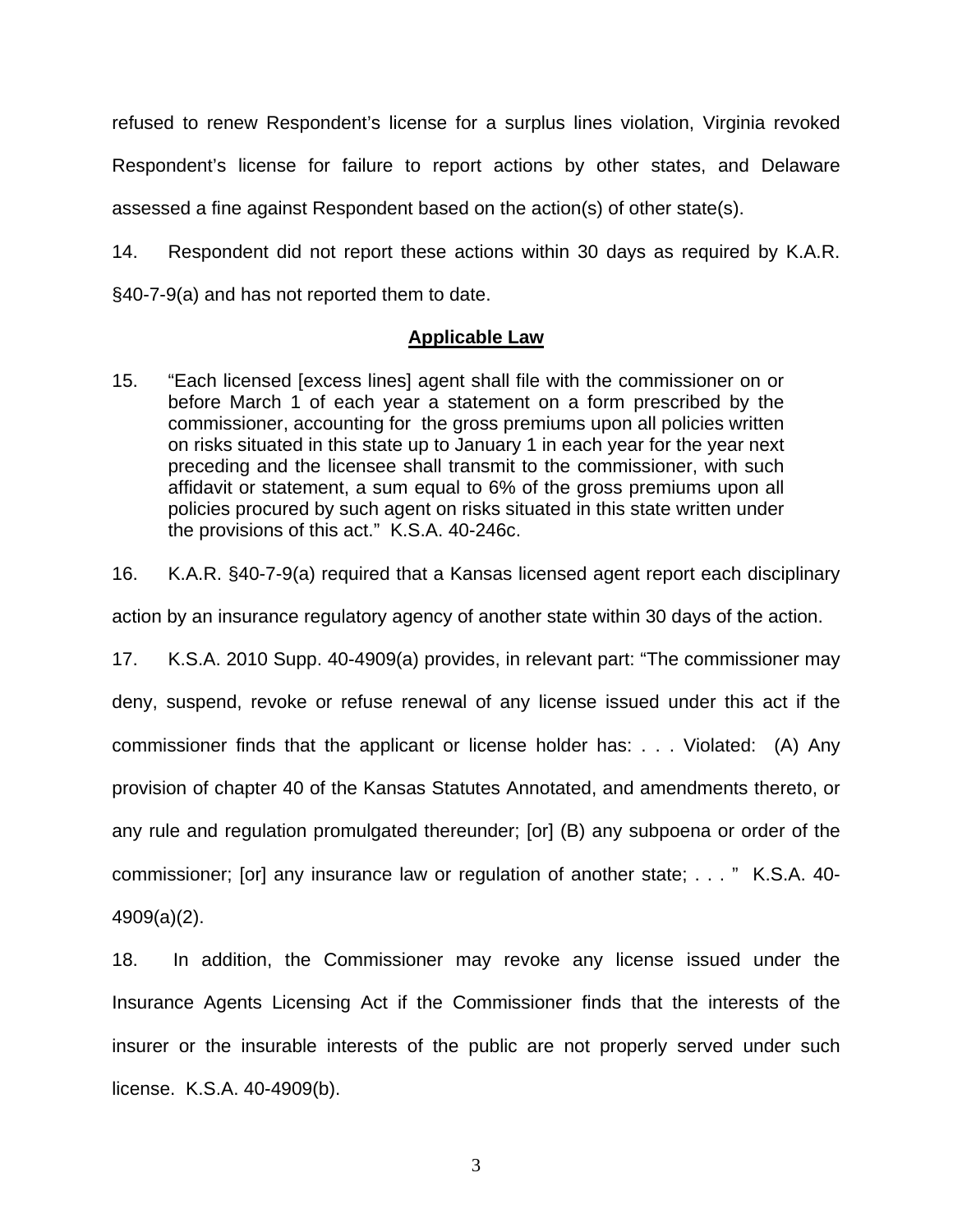#### **Conclusions of Law**

19. The Commissioner has jurisdiction over Respondent as well as the subject matter of this proceeding, and such proceeding is held in the public interest.

20. The Commissioner finds that Respondent's agent license may be revoked pursuant to K.S.A. 40-4909(a)(2)(B) because Respondent has violated an order of the Commissioner.

21. The Commissioner finds that Respondent's agent license may be revoked pursuant to K.S.A. 40-4909(a)(2)(A) because Respondent has violated K.S.A. 40-246c by failing to file the required statement for 2009 by the deadline, and that violation has continued to date.

22. The Commissioner concludes, because of Respondent's failure to pay the penalty or file the reports after the October 6, 2010, letter, that the violations were knowing and intentional.

23. Further, the Commissioner finds that Respondent's agent license may be revoked pursuant to K.S.A. 40-4909(a)(2)(A) because Respondent has violated, and continues to violate, K.A.R. §40-7-9(a) by failing to report the actions of other states.

24. Because those actions include actions for failure to report other states' actions, the violations must be found to be knowing violations.

25. In addition, Respondent's license may be revoked because Respondent has violated the insurance law and/or regulations of at least four other states.

26. Based on the foregoing findings, the Commissioner concludes that sufficient grounds exist for the revocation of Respondent's insurance agent's license pursuant to K.S.A. 40-4909(a).

4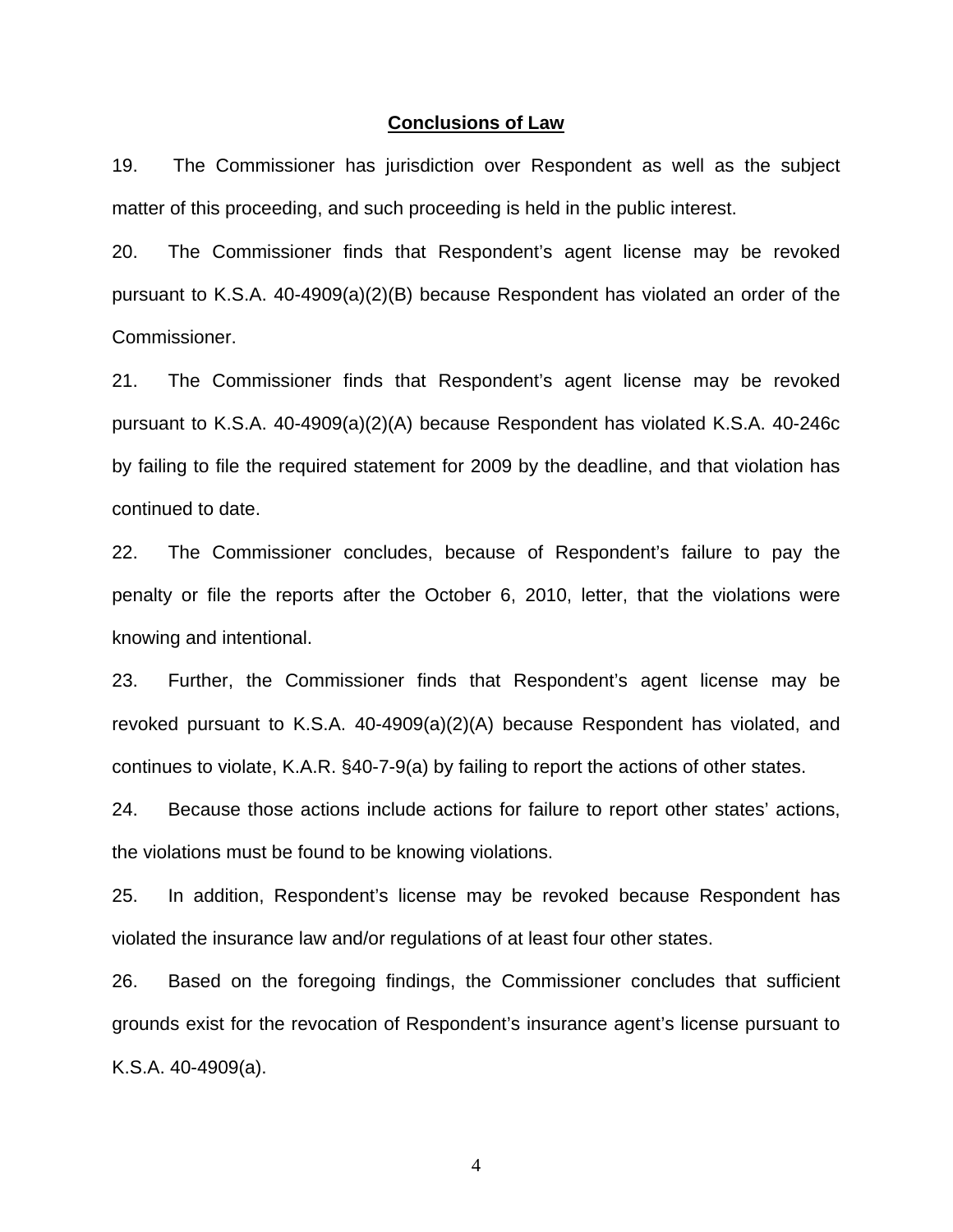27. The Commissioner further concludes Respondent's license should be revoked pursuant to K.S.A. 40-4909(b) because such license is not properly serving the interests of the insurer and the insurable interests of the public.

28. Based on the facts and circumstances set forth herein, it appears that the use of summary proceedings in this matter is appropriate, in accordance with the provisions set forth in K.S.A. 77-537(a), in that the use of summary proceedings does not violate any provision of the law, the protection of the public interest does not require the KID to give notice and opportunity to participate to persons other than Respondent, and after investigation, KID believes in good faith that the allegations will be supported to the applicable standard of proof.

 **IT IS THEREFORE ORDERED BY THE COMMISSIONER OF INSURANCE THAT** the Kansas resident insurance agent's license of **JOSHUA B. COFFIN** is hereby **REVOKED. It is further ordered,** that **JOSHUA B. COFFIN** shall **CEASE and DESIST** from the sale, solicitation, or negotiation of insurance, directly or indirectly doing any act toward the sale, solicitation, or negotiation of insurance, and/or receiving compensation deriving from the sale, solicitation, or negotiation of insurance conducted on and after the effective date of revocation.

5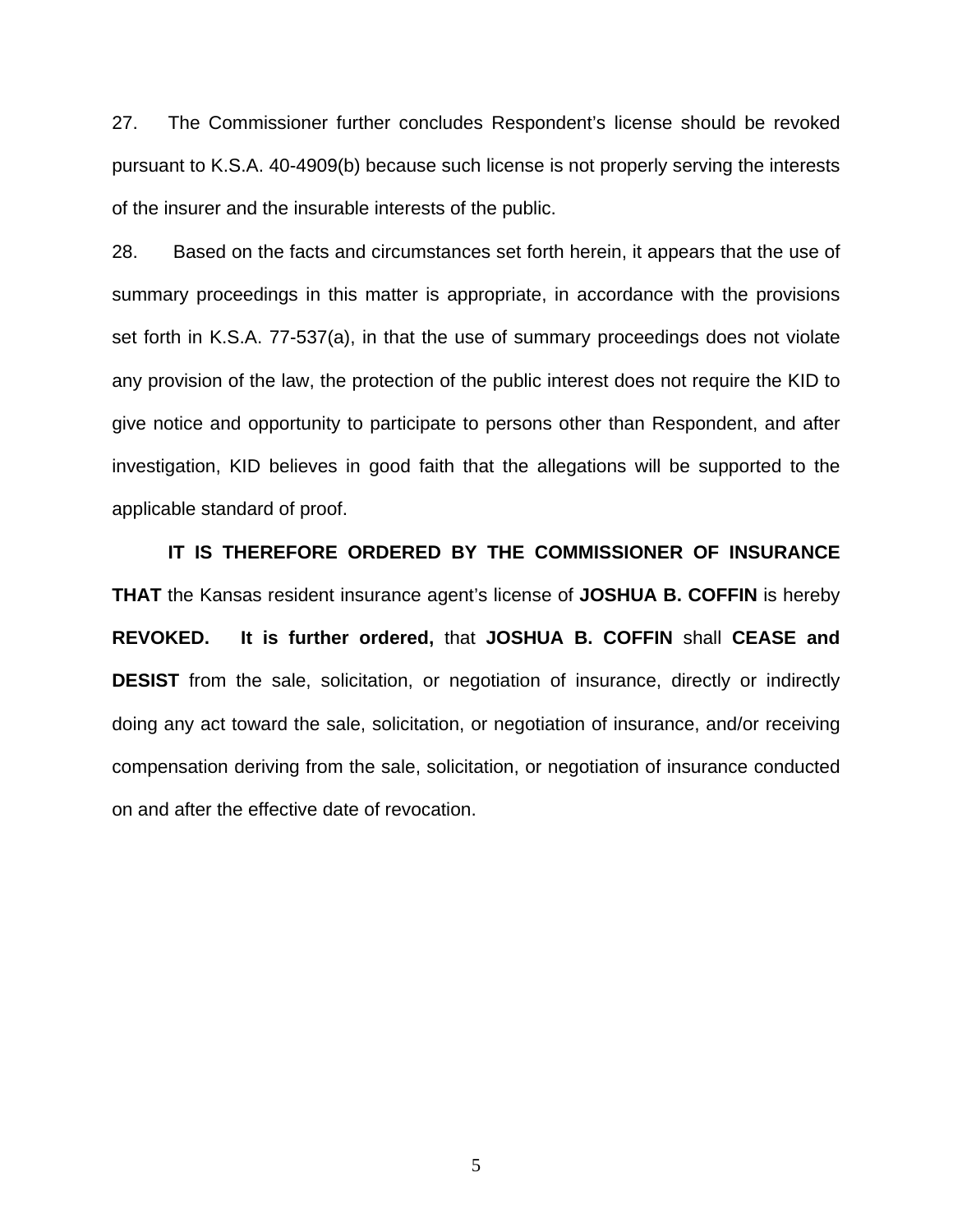# **IT IS SO ORDERED THIS \_\_6th\_\_ DAY OF APRIL 2011, IN THE CITY OF TOPEKA, COUNTY OF SHAWNEE, STATE OF KANSAS.**



/s/ Sandy Praeger Sandy Praeger Commissioner of Insurance

/s/Zachary J.C. Anshutz Zachary J.C. Anshutz General Counsel

# **NOTICE OF RIGHTS TO HEARING AND REVIEW**

**Within fifteen (15) days of the date of service of this Summary Order, Respondent** may submit a written request for a hearing pursuant to K.S.A. 77-537 and

K.S.A. 77-542. Any request for a hearing should be addressed to the following:

 Zachary J.C. Anshutz, General Counsel Kansas Insurance Department 420 S.W.  $9<sup>th</sup>$  Street Topeka, Kansas 66612

If a hearing is requested, the Kansas Insurance Department will serve notice of the time and place of the hearing and information on procedures, right of representation, and other rights of parties relating to the conduct of the hearing.

**If a hearing is not requested in the time and manner stated above, this Summary Order shall become effective as a Final Order upon the expiration of time for requesting a hearing.** In the event Respondent files a Petition for Judicial Review, pursuant to K.S.A. 77-613(e), the agency officer to be served on behalf of the Kansas Insurance Department is